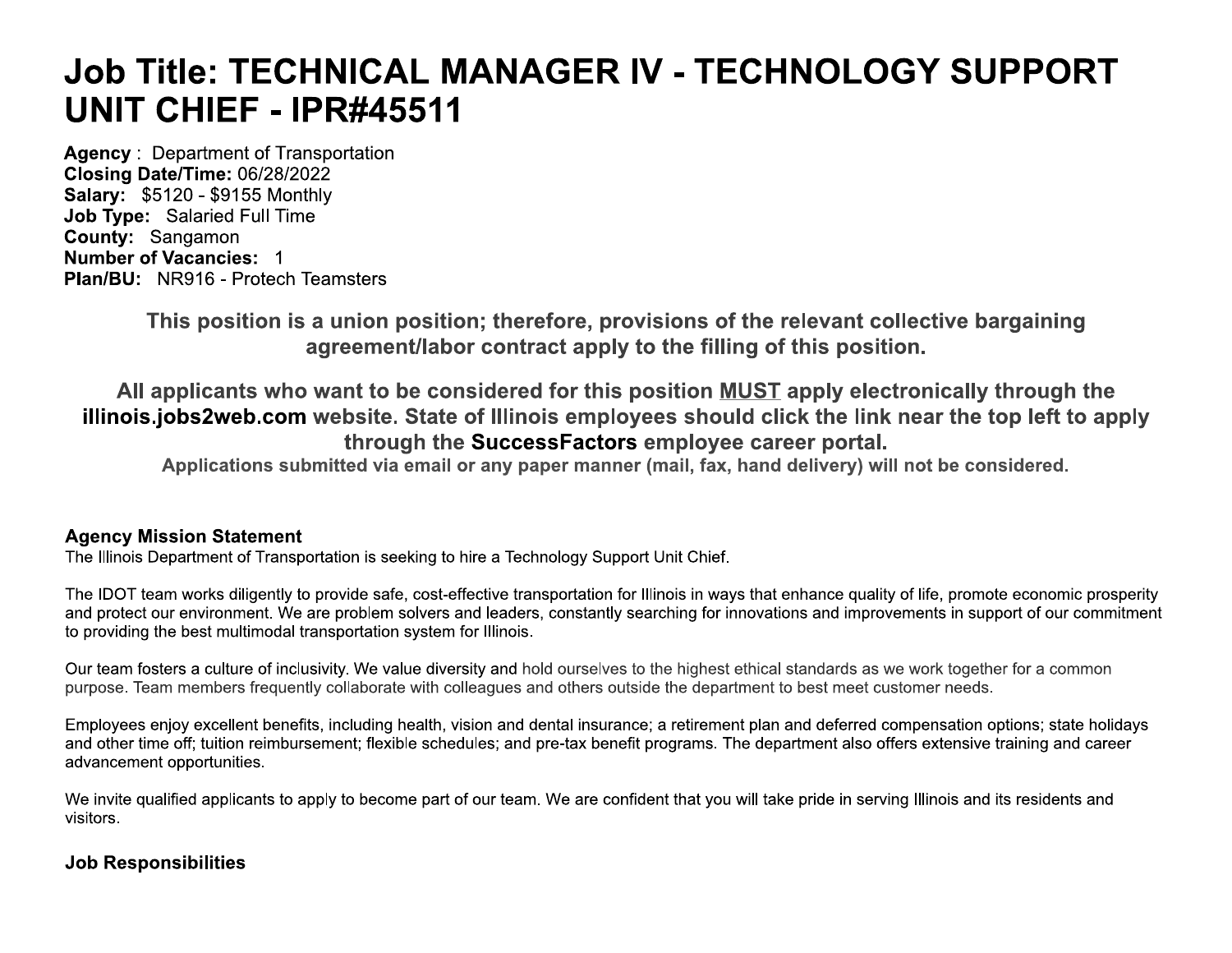This position is accountable for overseeing the Bureau of Safety Programs and Engineering's (BSPE's) complex technology support for initiation of new highway safety programs. S/He is responsible for the development, enhancement, and maintenance of data processing activities including dealing with various applications, program interfaces, assorted engineering software, hardware configurations, and geographic information systems (GISs).

| Applications and databases supported:             | $10 + 1$            |
|---------------------------------------------------|---------------------|
| End users supported:<br>External users supported: | $65 +/-$<br>$250 +$ |

This position reports to the Administrative Support Section Manager. Reporting to this position are the Safety Analysis Specialist and Systems Coordinator.

This position is impacted by the ever-changing technology of the electronic data processing environment and increasing workload. The incumbent provides new or improved information for technology uses through computer application development and maintenance resulting in improved production. S/He functions in an environment where both long and short term data processing needs must be met. These needs are comprised of the delivery of permanent information systems including equipment and training and major system development and implementation which support the data processing functions of the BSPE. The rapidly changing technologies in computer science and the frequent enhancement of both hardware and software demand that the incumbent remain proficient in the technical aspects of this position. Maintaining confidentiality when dealing with user information is crucial.

### (Job Responsibilities continued)

The greatest challenge of this position is the ability to prioritize the diversification of BSPE programs regarding need and format without delay to the users, primarily internal and occasionally external. An additional challenge of this position is to ensure that correct and accurate information is produced in order to meet the demand for high quality technical work in a timely manner. An additional challenge is that s/he must be knowledgeable about the duties and many facets of the entire BSPE and its information processing systems and equipment. Typical challenges include developing spreadsheets and databases, providing expertise to internal and external users in solving complex computer application problems, updating existing technical systems, and developing time saving systems for the engineers and technicians.

This position personally consults with all staff in the BSPE to review work progress and to discuss and resolve technology issues in relation to work assignments. S/He actively pursues ways to inform staff through training and documentation of new equipment and software such as GISs, Microsoft Office, Adobe products, and various other custom applications. This position is responsible for the research and technical support of information processing systems as well as user training and maintenance within the BSPE. The incumbent is responsible for providing specialized user training, maintenance of complex computer programs, development and implementation of technical personal computer (PC) and local area network (LAN) based computer applications, and all other information systems used within the BSPE. S/He oversees online operations and initiates changes to systems. The incumbent maintains system documentation and interacts with personnel in the Bureau of Information Processing (BIP) and Illinois Department of Innovation and Technology (DoIT) to ensure system efficiency. S/He encourages users to work within the limitations set forth by the department's information technology (IT) policy and reports situations that violate the policy to the Administrative Support Section Manager.

The incumbent accomplishes responsibilities through the following staff:

Safety Analysis Specialist, who is accountable for providing complex technical support to initiate and maintain Highway Safety Programs using data driven decisions.

Systems Coordinator, who coordinates electronic and desktop publishing through the design and production of a wide variety of BSPE documentation including manuals and other reference materials.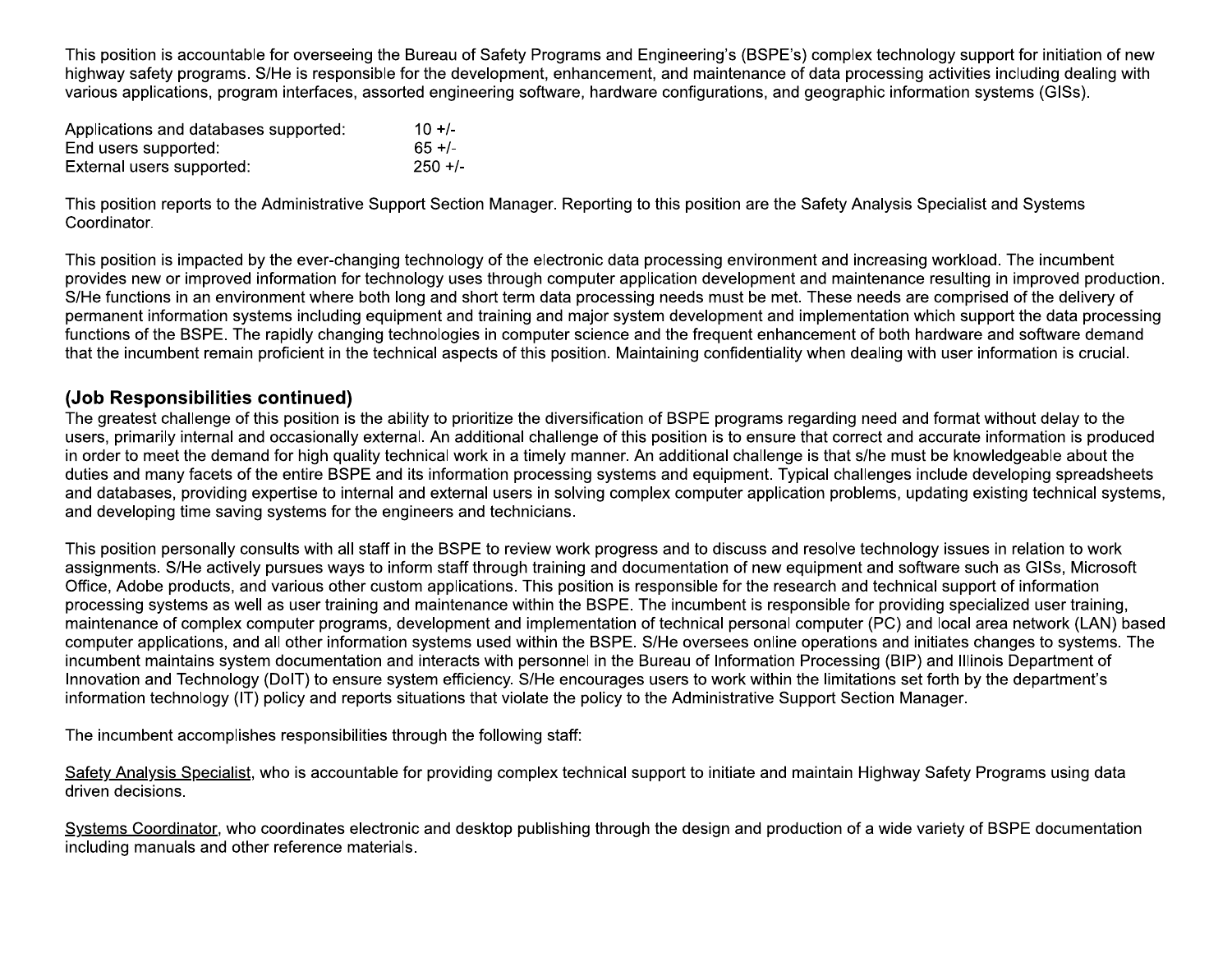# (Job Responsibilities continued)

The incumbent is given a wide degree of latitude in the performance of his/her duties and refers unusual situations to the Administrative Support Section Manager. This position is constrained by applicable departmental policies and procedures.

The incumbent advises, coordinates efforts, and works closely with all BSPE personnel. External contacts are with other state agencies, the Federal Highway Administration (FHWA), and traffic safety stakeholders. The incumbent assists the Administrative Support Section Manager in a liaison capacity with BIP, DoIT, and other offices within the department. This position requires occasional statewide travel which may involve overnight stays.

The effectiveness of this position is demonstrated by the ability to provide timely and accurate technical services and information processing programs and identify those programs and services which will enable the BSPE to carry out its responsibilities in a more timely and cost-effective manner. The effectiveness is further measured by the result achieved from coordinating and communicating with BSPE personnel.

### **Principal Accountabilities**

1. Determines technical informational system needs and establishes priorities for the diverse users andsystem within the BSPE.

2. Develops and supports computer hardware, software, and technical program applications for BSPEusers.

3. Develops and maintains databases, spreadsheets, and pertinent technical computer applications.

4. Actively pursues ways to inform BSPE staff through training and documentation of new equipment andsoftware such as GIS, Microsoft Office, Adobe products, and various other applications.

5. Provides specialized user training, maintenance of complex mainframe computer programs, anddevelopment and implementation of technical PC and LAN based computer applications and all otherinformation systems used within the BSPE.

6. Oversees online operations and initiates changes to systems.

7. Maintains system documentation and interacts with BIP personnel and DoIT to ensure system efficiency.

8. Directs technical program conversions and implementations for BSPE users.

9. Trains and motivates subordinate staff and ensures they are complying with departmental policies andprocedures.

10. Performs duties in compliance with department safety rules. Performs all duties in a manner conduciveto the fair and equitable treatment of all employees.

11. Performs other duties as assigned.

## Qualifications

#### **Position Requirements**

•Education/Experience:

- Completion of a bachelor's degree majoring in computer science plus two years of experience with the management, maintenance, and training of computer software, applications, and databases; or a combination thereof; OR
- Eight vears of experience with the management, maintenance, and training of computer software, applications, and databases; or a combination thereof

•Occasional statewide travel which may involve overnight stays

•Valid driver's license

#### **Position Desirables**

•Experience implementing new technology systems and/or software and maintaining databases

- •Experience training users with new equipment and software such as GIS, Microsoft Office, and Adobe products
- •Knowledge of highway safety programs
- •Ability to enhance knowledge of practices within the IT industry and keep abreast of technological advances
- •Ability to develop and maintain effective and harmonious working relationships with employees, management, and traffic safety stakeholders
- •Strong attention to detail and problem-solving skills